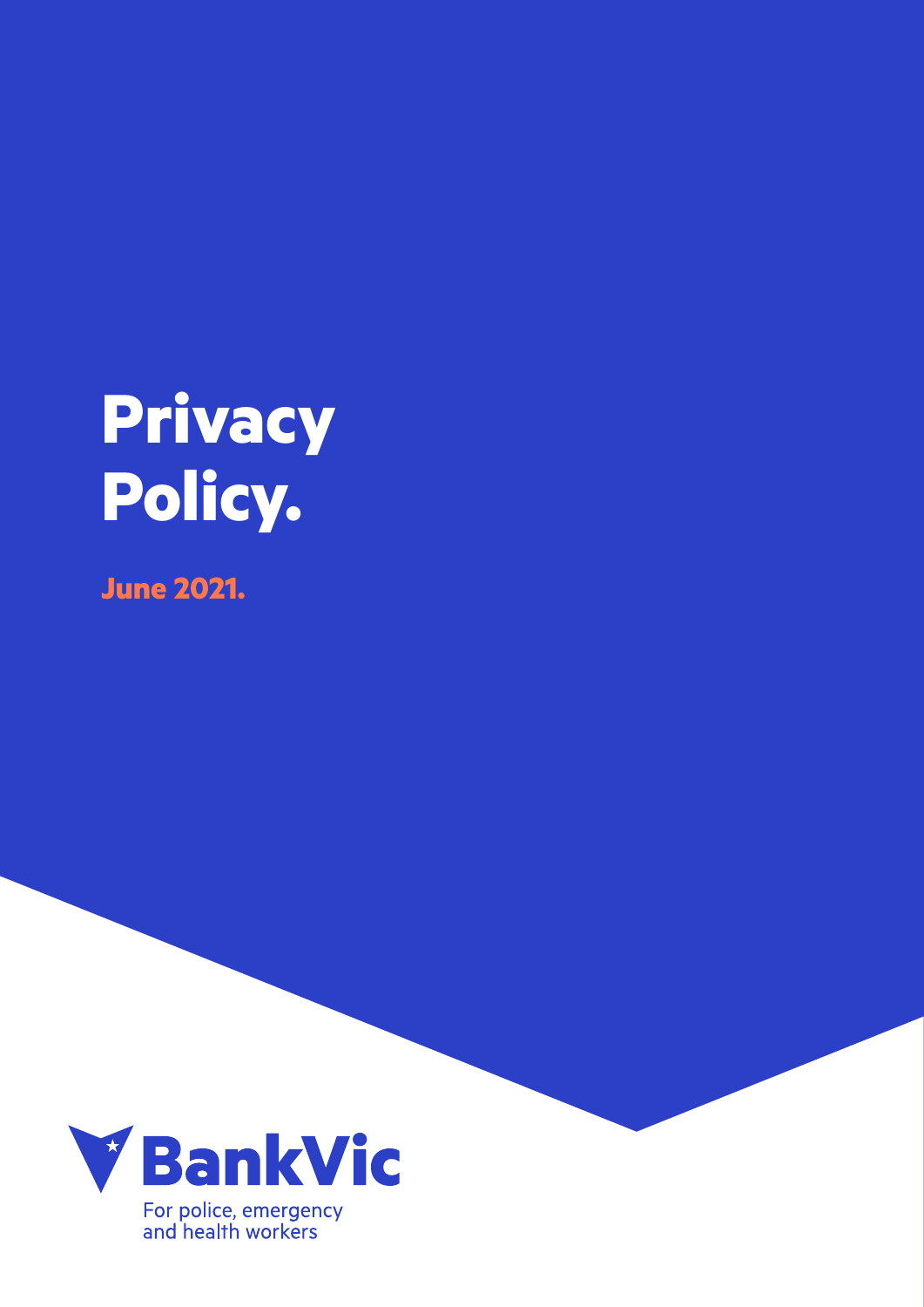## **Our Commitment**

In handling your personal and financial information, Police Financial Services Limited ABN 33 087 651 661 ('BankVic', 'us', 'we', 'our') is committed to complying with the Privacy Act 1988 ('Privacy Act') and the Australian Privacy Principles. We are also bound by Division 3 of Part IIIA of the Privacy Act, which regulates the handling of credit information, credit eligibility information and related information by credit providers.

BankVic recognises the importance of your privacy and is committed to protecting all personal and financial information about you that we hold. We are intent on safeguarding your privacy. Our staff are trained to conduct business that ensures your privacy.

This Privacy Policy outlines how we deal with your Personal Information (including credit-related information), as well as our legal obligations and rights to that information. If we agree with you to use or disclose any of your personal information in ways which differ to those stated in this Privacy Policy, the provisions of that agreement will prevail to the extent of any inconsistency.

This Privacy Policy also applies to users of BankVic Careers websites ('Careers Sites') which are maintained on behalf of BankVic by its service provider.

## **Collecting, using, and disclosing Personal Information**

"Personal Information" as defined under the Privacy Act 1988 means information or an opinion about an identified individual, or an individual who is reasonably identifiable whether the information or opinion is true or not; and whether the information or opinion is recorded in a material form or not. Although we try to make sure that all information, we hold is accurate, "Personal Information" also includes any inaccurate information about an individual.

When you apply for one of our products or services, BankVic may request Personal Information about you. BankVic will also collect information about you if you apply for employment with us. BankVic will only collect certain information about you as it pertains to that particular product or service or employment opportunity. Wherever possible, we will collect Personal Information (including credit information) directly from you. This information will generally come from what you provide in your application for one of our products, services or employment opportunities and supporting documentation.

In some circumstances, however, we may collect information about you from third parties such as joint account or policy owners; referees nominated by you; your employer; your agents; representatives and other people authorised by you such as lawyers and accountants; and other credit providers and credit reporting bodies.

#### Sensitive Information

In addition, where it is necessary to do so, we may collect Personal Information about you that is sensitive. "Sensitive information" is information or an opinion about an individual's racial or ethnic origin; membership of a political association; membership of a professional or trade association; membership of a trade union; criminal record; health information or genetic information that is not otherwise health information. For example, in providing personal risk or health insurance products, we may collect health information from you.

Unless we are required or permitted by law to collect that information, we will obtain your consent. However, if the information relates directly to your ability to meet financial obligations that you owe to us, you are treated as having consented to its collection.

#### What information do we collect, use, and disclose?

In providing a product or service to you, BankVic may collect, use, and where appropriate, disclose Personal Information such as:

- identifying information to enable us to verify your identity; such as your name, title, date of birth, current and 2 previous addresses, mobile number, email address, your current or last known employer, residency status, your driver's license or passport number, tax file number and/or Medicare number; and
- the reasons for you applying for a product or service.

If you apply for a credit related product, in addition to the above, we may collect, use, and where appropriate, disclose 'credit-related information' as defined in Section 6N of the Privacy Act such as:

- the fact that you have applied for credit with us and the amount, or that we are a current credit provider to you and/ or that you have agreed to be a guarantor;
- the names of any credit providers that have provided you with credit and the type and limit of that credit;
- the day on which that credit was made available to you and (if relevant) terminated;
- certain terms and conditions of that credit, including limited information about your repayment and interest obligations;
- advice that payments previously notified as unpaid are no longer overdue;
- information about your current or terminated consumer credit accounts;
- information about your repayment history (e.g. whether you made repayments on time, missed a payment or that you defaulted on a credit payment) including payments overdue for at least 60 days and for which collection action has started;
- information held in your consumer credit report in connection with an application that you have made to another credit provider for consumer or commercial credit;
- the type and amount of consumer or commercial credit you sought in that application;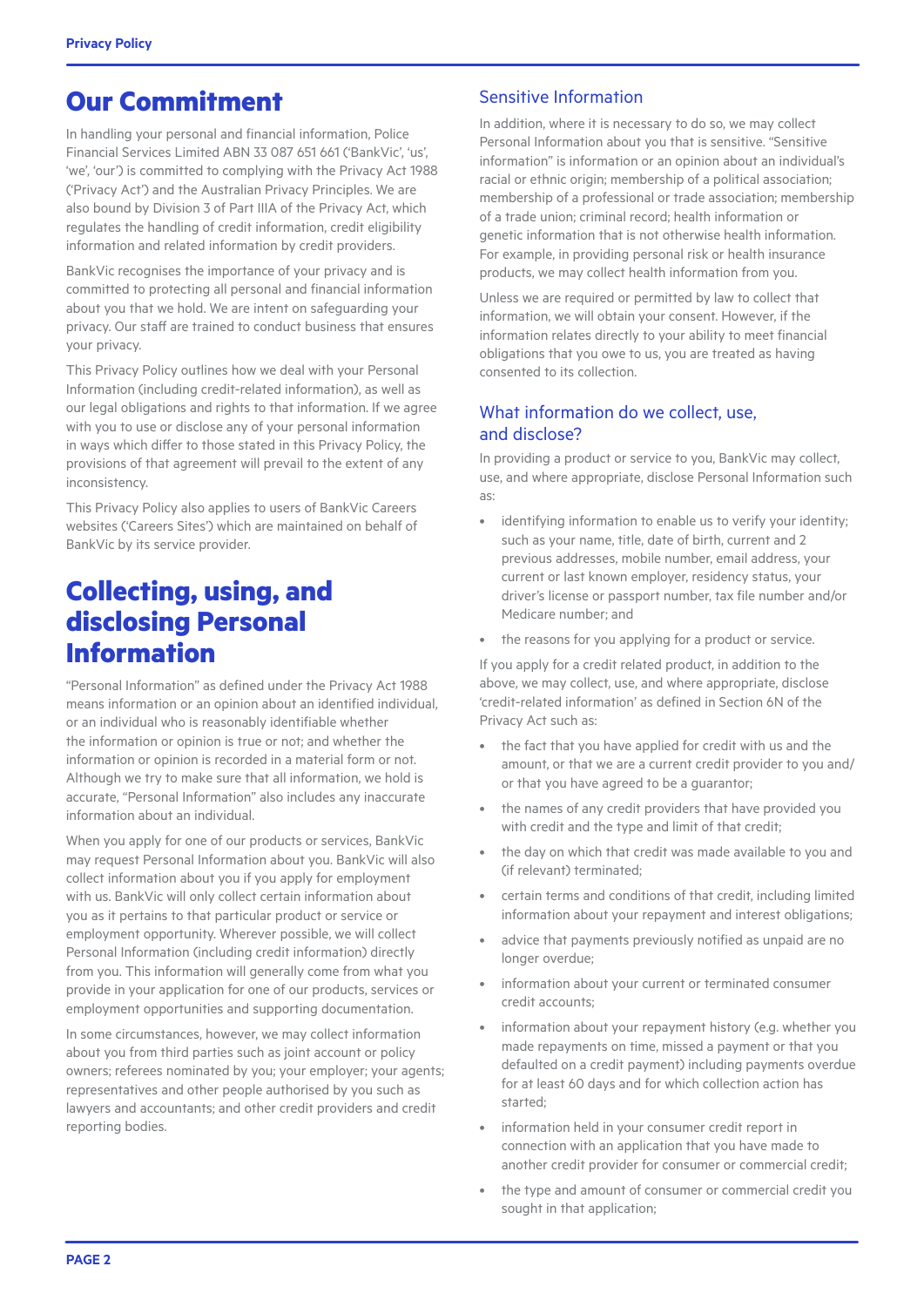- any court judgements made against you that relate to credit provided to, or applied for, by you;
- certain information about you on the National Personal Insolvency Index, including bankruptcy and debt agreements;
- commercial or consumer credit reports containing information about you from a credit reporting body;
- Personal Information about you from your employer and any referees that you may provide;
- in specified circumstances, the opinion that you have committed a serious credit infringement;
- the fact that credit provided to you by us has been paid or otherwise discharged; and
- other information about credit standing, worthiness, history, or capacity that credit providers can disclose under the Privacy Act.

We may not hold all this type of information about a particular individual. However, if we do, it is protected as "credit information" under this Privacy Policy. Some information is created through our internal processes, eg credit eligibility scoring information.

The following information may be automatically recorded from your device or computer when you visit BankVic's Careers Site:

- your IP address;
- your domain name (such as yahoo.com, gmail.com etc);
- the date and the time of your visit to the Careers Sites:
- the pages you accessed, and files downloaded;
- the address of the last site you visited;
- your operating system; and
- the type of browser you are using.

We refer to information we collect automatically as 'Device Information'. Some Device Information may be Personal Information, however we will not attempt to identify you from this Device Information unless required by law or to investigate suspected improper activity in relation to the Careers Sites or to assist in law enforcement.

You may also be asked to voluntarily supply some diversity information as part of your personal profile, including your gender, background, and other Personal Information. Information collected when creating a profile or a job application will form your personal profile in a database maintained by our service provider.

Personal Information will also be collected if you create a profile to enable you to make an application for a position that is advertised on the Careers Sites, which is done through a related internet portal. If you choose to use the jobs portal to apply for employment with BankVic, you will be asked to create a personal profile and provide additional information as part of the job application process. This includes information such as your name, address and contact details, and your employment history.

#### Why do we collect information?

BankVic collects Personal Information directly from you before, during or after the provision of products and services to you, when you apply for membership, when you apply for employment and when you inform us of any change to the information we hold about you. We also collect your Personal Information from others when you transact on your account/s, visit our website, as required by relevant laws or with your specific consent in managing our business.

When providing credit to you, this may include assessing your application for consumer or commercial credit or to be a guarantor for the applicant, assessing your credit worthiness, managing your loan or the arrangements under which your loan is funded or collecting overdue payments.

If you do not provide the requested Personal Information, BankVic may not be able to consider your application for employment, credit or provide other services.

We use your Personal Information when:

- considering your eligibility for membership;
- considering your requests for products, services, and other benefits;
- providing you with products, services and other benefits or special offers;
- considering your application for employment;
- executing your instructions;
- providing you with information about other products and services that may be of interest to you;
- assisting other organisations with whom we have an alliance or arrangement with their processes and systems to provide products and services to you;
- conducting research and development for our processes and systems;
- collecting overdue payments due under our credit products;
- managing our rights and obligations regarding external payment systems;
- engaging in direct marketing;
- managing your membership and accounts, including handling your concerns or complaints or any legal action, collecting overdue payments, to identify, prevent or investigate any fraud, unlawful activity or misconduct or suspected fraud, unlawful activity, or misconduct;
- maintaining and developing our business systems and infrastructure and;
- required by relevant laws, requlations, or codes of practice.

In considering your application for employment, we may:

- assess your suitability for the specific vacancy you have applied for;
- assess whether you are eligible to fill other vacant positions that arise later at BankVic, and to make consequential offers of employment;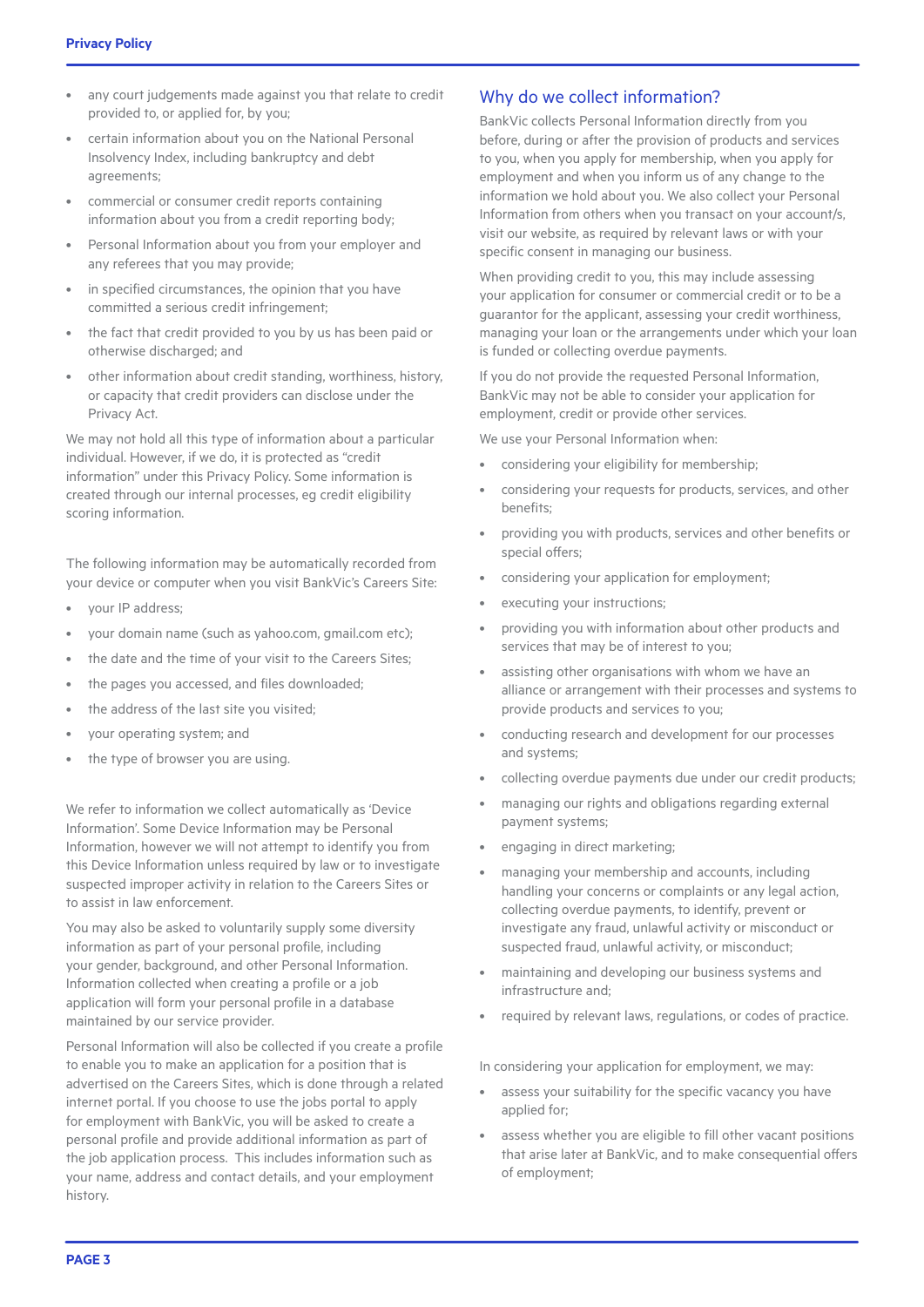- perform checks relating to your suitability for employment (to the extent permitted by law) – including background checks;
- advise you of other employment opportunities within BankVic that may interest you; and
- seek feedback from you about your experience with the job application process (including your use of this website), for the purpose of improving the job application process for candidates generally and enhancing the Careers Sites.

If you are successful and employed by BankVic, your Personal Information will be transferred to our employee records.

If you start an online application form but do not submit it, or you submit an application (whether electronically or otherwise) but do not proceed with the application, we may use your information to contact you regarding your application.

Most commonly, the collection, use and disclosure of Personal Information will be subject to:

- the Anti-Money Laundering and Counter-Terrorism Financing Act 2006 where the provision of a designated product or service is governed by that Act;
- the provision, use and disclosure of your Australian tax file number under the Taxation Administration Act 1953;
- where you are a tax resident of a country other than Australia, we ask you to disclose certain information under Division 396 of the Taxation Administration Act 1953 as it relates to all non-residents (Common Reporting Standard) and United States residents and citizens (Foreign Account Tax Compliance Act);
- where an insurance product is governed by the Insurance Contracts Act 1973, we will ask you and any life to be insured for information which may affect the insurance company's decision to grant insurance or the terms of insurance;
- under the Retirement Savings Account Act 1997 we are required to collect information about identity and circumstances for the purposes of opening and operating the respective account; and
- under the National Consumer Credit Protection Act 2010 to ensure we have sufficient information to make an informed decision about your credit application.

#### Who can we disclose your information to?

The Privacy Act allows BankVic and other applicable persons to disclose Personal Information about you when related to the primary purpose for which it was collected. In general, we do not use or disclose your Personal Information (including creditrelated information) for a purpose other than:

- a purpose set out in this Privacy Policy:
- a purpose you would reasonably expect;
- a purpose required or permitted by law;
- a purpose related to your application for employment; or
- a purpose otherwise disclosed to you to which you have consented.
- For the purpose of providing products and services to you and managing our business, we may give information to:
- external service providers to us, such as organisations which we use to verify your identity, payment systems operators, printing and mailing houses, administrative and operational services, and research consultants;
- external organisations that are our assignees, agents, or contractors;
- insurers and re-insurers, where insurance is provided in connection with our services to you;
- superannuation funds, where superannuation services are provided to you;
- debt collecting agencies if you have not repaid a loan as required;
- our professional advisors, such as accountants, lawyers, and auditors;
- credit reporting bodies, including disclosing that you are in default under a credit agreement or commit a serious credit infringement, if that is the case;
- lenders' mortgage insurers, where relevant to credit we have provided;
- information technology service providers including those who assist or support us with data storage and processing and software development;
- state or territory authorities that give assistance to facilitate the provision of home loans to individuals;
- other financial institutions, including other credit providers\* and their professional advisors or a credit reporting body (for example, exchanging credit information about you with other credit providers, and exchanging credit information about you with any credit reporting body and any other provider of credit to you named in your credit application or a credit report from a credit reporting body);
- organisations with who we have an alliance or agreement for the purpose of promoting our respective products or services and agents used by us and our business partners in administering such an alliance or agreement;
- your representative, for example, lawyer, mortgage broker, insurer, other financial institution, financial advisor or agent, your executor, administrator, trustee, guardian or power of attorney, your employer, referees, and other person authorised by you or to the extent deemed necessary by BankVic to deliver any instruction you give us;
- law enforcement bodies and courts; or
- government and regulatory authorities, such as Australian Prudential Regulation Authority, Australian Transaction Reports and Analysis Centre and Australian Securities and Investments Commission, if required or authorised by or under Australian law.

We will take reasonable steps to ensure that these organisations are bound by sufficient confidentiality and privacy obligations with respect to the protection of your Personal Information.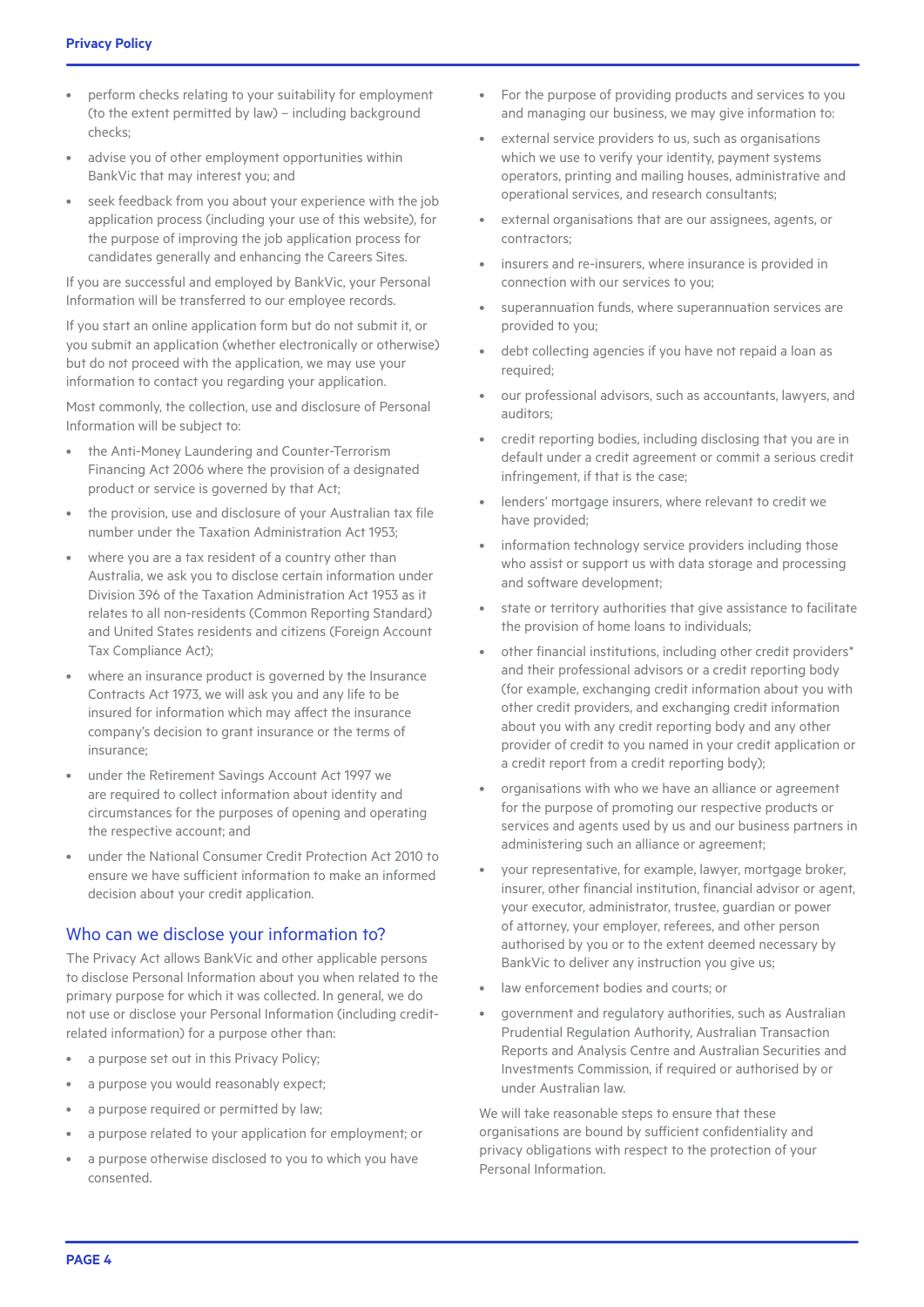#### **\*Credit Providers** can mean:

- $\overline{11}$
- any introducer, dealer or broker referred to in a loan application;
- any agent or contractor of ours assisting in processing a loan application; and
- other entities involved that may be involved in a securitisation arrangement which we use to fund your loan in the securitisation of your loan, including without limitation other credit providers and any loan originator.

If you register a PayID for real-time payments your name will be provided to individuals and organisations who attempt to make payments to you through your PayID.

For the purposes of your application for employment, BankVic and its service provider, JobAdder, have access to all information referred to above that is collected through these websites. JobAdder only use Personal Information at our direction. In addition, when you provide Personal Information as part of your personal profile and/or in your job application, the information may be provided to and/or accessible by:

- your referees;
- security and law enforcement organisations; and
- other third parties who perform services on behalf of BankVic during the recruitment process.

You should be aware that our service provider may also be required to disclose information in its databases to third parties under laws of foreign jurisdictions, such as for law enforcement purposes.

#### Electronic verification

Under the Anti-Money Laundering and Counter-Terrorism Financing Act, we can disclose your name, residential address, and date of birth to an electronic verification service (VixVerify) or credit reporting body. The purpose of this disclosure is to ask them to assess whether the Personal Information disclosed matches (in whole or part) Personal Information about you held in their records (if any). This electronic verification process helps us to verify your identity.

If you do not consent to us verifying your identity by electronic verification, we will provide you with an alternate verification process to identify you. This is explained in our membership application, on our website or you can contact us on 13 63 73 for further information.

#### Overseas disclosures

We will not disclose your Personal Information overseas, including your credit information and credit eligibility information. However, our third-party service providers may. If we do disclose your information outside Australia, we will do so on the basis that the information will be used only for the purposes set out in this Privacy Policy.

### **Important information about credit reporting bodies**

If you apply for or hold any kind of credit with us, we may disclose information about you to a credit reporting body. That includes disclosing that you are in default under a credit agreement or have committed a serious credit infringement if that is the case. Specifically, we may disclose information to or collect information from Equifax. Equifax can be contacted by Telephone: 13 8332 and its privacy policy and further contact details can be found on its website at **[www.equifax.com.au](http://www.equifax.com.au)**.

Credit reporting bodies collect credit information about individuals which they provide as credit reports to credit providers and others in the credit industry to assist them in managing credit risk, collecting debts and other activities.

"Credit pre-screening" is a service for credit providers wishing to send direct marketing material about credit services. A credit reporting body uses information it holds to screen out individuals who do not meet criteria set by the credit provider. Credit reporting bodies must maintain a confidential list of individuals who have opted out of their information being used in pre-screening. To opt out of credit pre-screening, contact the credit reporting body, using the contact details on their website, referred to previously.

You can ask a credit reporting body not to use or disclose your Personal Information if you believe on reasonable grounds that you have been or are likely to be a victim of fraud, including identity fraud.

#### Refusal of credit applications

We may refuse an application for consumer credit made by you individually or with other applicants. Our refusal may be based on credit eligibility information obtained from a credit reporting body about either, you, another applicant or another person proposed as guarantor. In that case, we will give you written notice that the application has been refused on the basis of that information. We will tell you the name and contact details of the relevant credit reporting body and other relevant information.

## **Disclosure to insurers and guarantors**

#### Lenders' mortgage and trade insurers

In connection with providing credit to you, a lenders' mortgage insurer or a registered trade insurer may obtain credit information about you from a credit provider (such as BankVic) or from a credit reporting body (such as Equifax) to assess whether to provide lenders' mortgage insurance to us in relation to an application for consumer credit, or whether to provide trade insurance to us in relation to an application for commercial credit.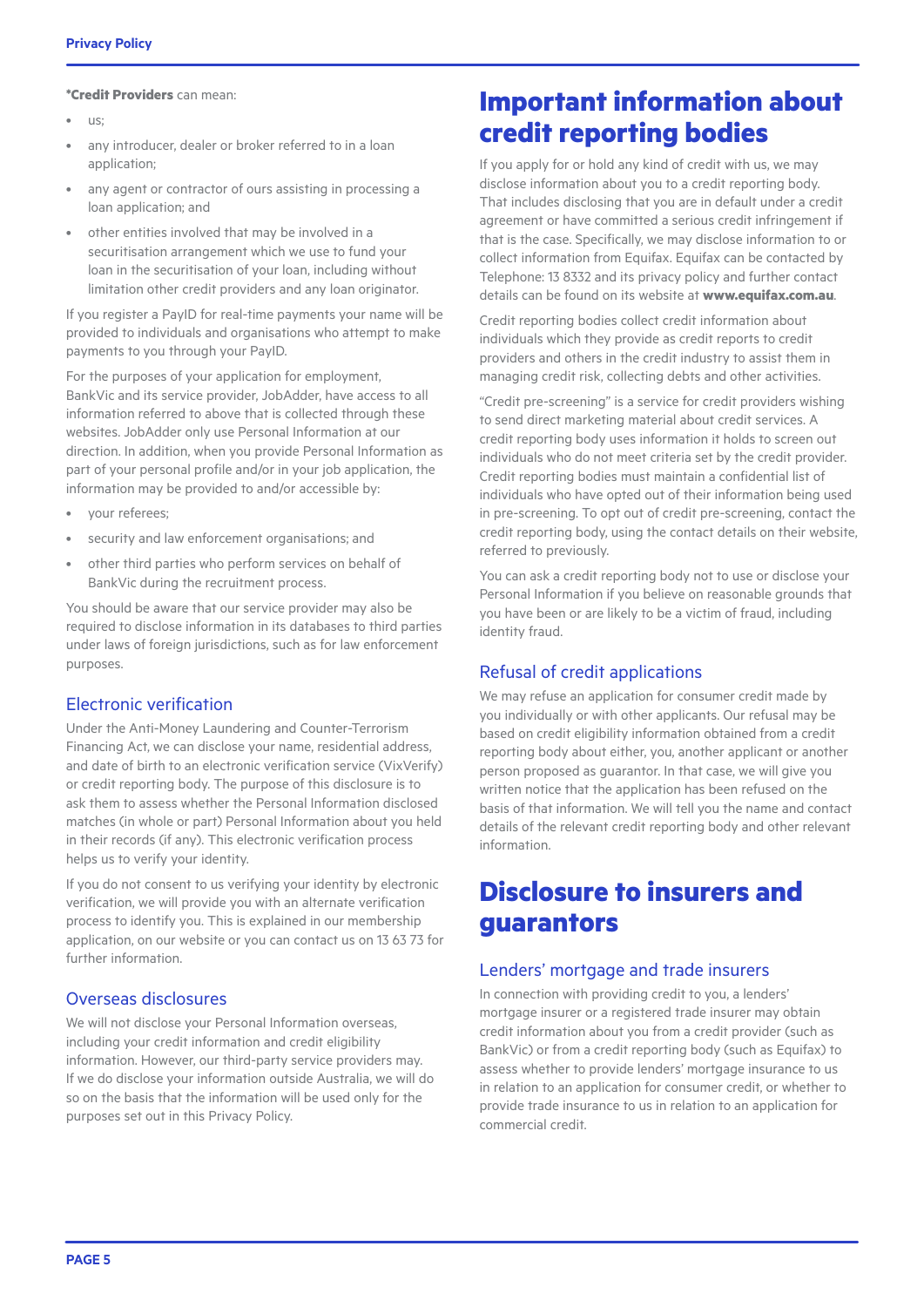#### Guarantors

In connection with providing credit to you, BankVic may give a guarantor, or a person who is considering becoming a guarantor, credit information about you for the purpose of enabling the guarantor to decide whether to act as guarantor or to keep informed about the guarantee.

## **Personal Information about third parties**

You represent that, if at any time you supply us with Personal Information about another person (for example a referee), you are authorised to do so; and you agree to inform that person who we are, how to contact us, and how to obtain our Privacy Policy, and that we will use and disclose their Personal Information for the purposes set out in our Privacy Policy and that they can gain access to that information by going to our website or contacting us.

# **Managing your Personal Information**

We take all reasonable steps to ensure that all your Personal Information (including credit-related information), held on our website or otherwise, is protected from:

- misuse, interference, and loss, and
- unauthorised access, disclosure, or modification.

We do this in a number of ways, such as:

- implementing document storage security policies and security measures for systems access;
- implementing access control for our buildings;
- training our employees about our privacy obligations;
- allowing access to information only where an individual has the authority to access it; and
- taking reasonable steps to destroy or de-identify Personal Information when we no longer require the information, or we are no longer required by the law to retain that information.

We require you to keep your passwords, personal identification numbers and devices safe, in accordance with our FAQ's on BankVic's website, such as ['How can I keep my internet banking](https://www.bankvic.com.au/search)  [password safe'](https://www.bankvic.com.au/search).

## **Our Website**

This section explains how we handle Personal Information and credit information collected from our website. If you have any questions or concerns about transmitting your Personal Information via the internet, you may contact our Privacy Officer - whose details are below - as there are other ways for you to provide us with your Personal Information.

#### Visiting our website

Anytime you access an unsecured part of our website, that is, a public page that does not require you to log on, we may collect information about your visit, such as:

- the time and date of the visit-
- any information or documentation that you download;
- your browser type; and
- internet protocol details of the device used to access the site.

Our website also includes a number of calculators, which may require you to enter your personal details. If you save the data you enter on the calculator, this information will be stored.

#### Cookies

A "cookie" is a small text file which is placed on your internet browser and which we may access each time you visit our website. When you visit the secured pages of our website (i.e., pages that you must provide login details to access) we use cookies for security and personalisation purposes. When you visit the unsecured pages of our website (i.e. public pages that you can access without providing login details) we use cookies to obtain information about how our website is being used. You may change the settings on your browser to reject cookies, however doing so might prevent you from accessing the secured pages of our website.

#### Email

When we receive emails, we will retain the content of the email and our response to you where we consider it necessary to do so. Your email address will only be used or disclosed for the purpose for which it was provided. It will not be added to any mailing lists or used for any other purpose without your consent.

#### **Security**

We use up-to-date security measures on our websites to protect your Personal Information and your credit information. Any data containing personal, credit or related information which we transmit via the internet is encrypted. However, we cannot guarantee that any information transmitted via the internet by you or us is entirely secure. You use our website at your own risk and with the understanding that you have implemented the appropriate security measures, such as installing anti-virus software. Please refer to our FAQs on BankVic's website for further information.

#### Links on our website

Our website may contain links to third party websites. The terms of this Privacy Policy do not apply to external websites. If you wish to find out how any third parties handle your Personal Information or credit information, you will need to obtain a copy of their privacy policy.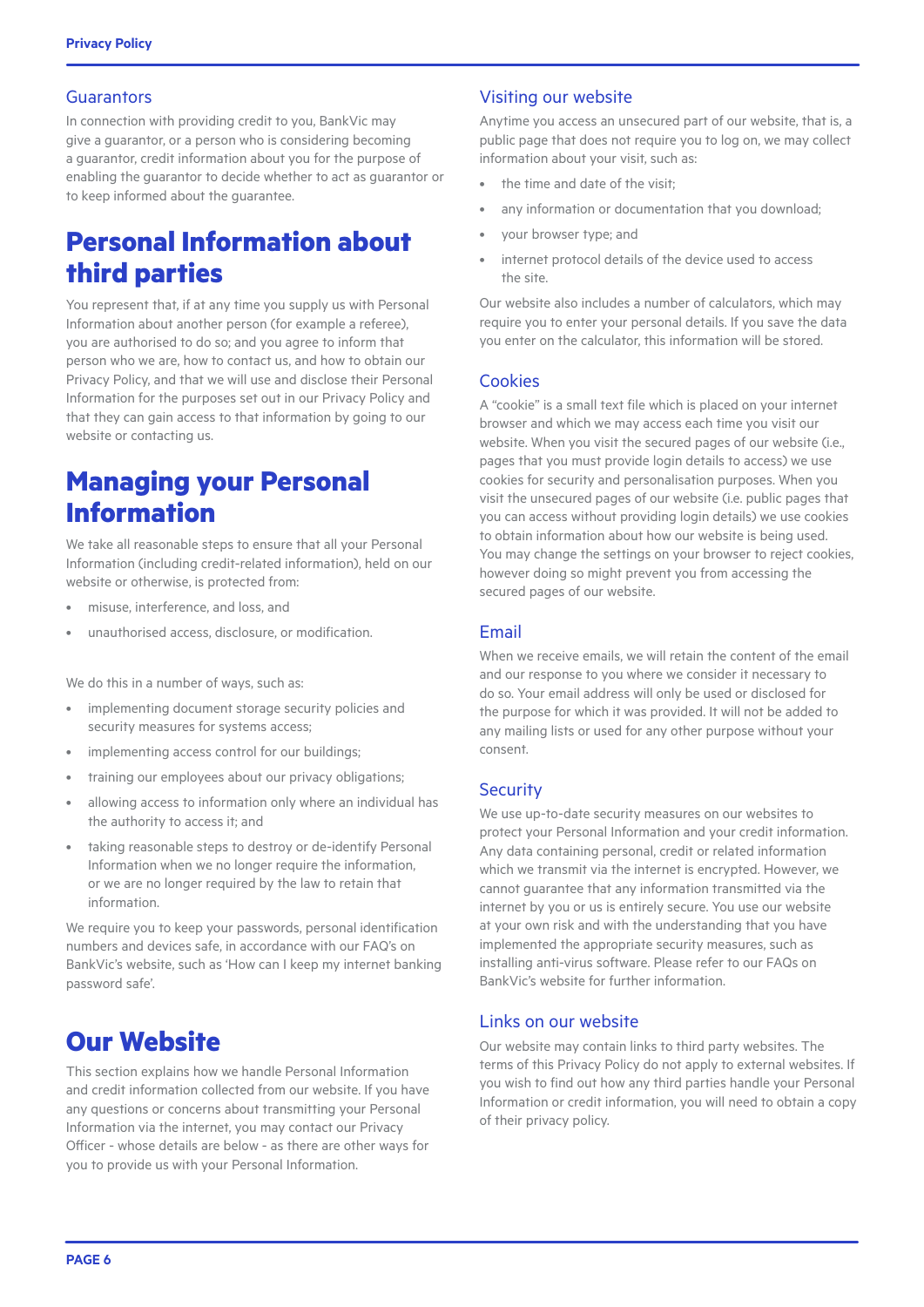## **Access to information**

You may request access to the Personal Information (including credit-related information) that we hold about you at any time from our Privacy Officer whose details are below.

We will respond to your request for access within a reasonable time. If we refuse to give you access to any of your Personal Information, we will provide you with reasons for the refusal and the relevant provisions of the Privacy Act that we rely on to refuse access. You can contact our Privacy Officer if you would like to challenge our decision to refuse access.

We may recover the reasonable costs of our response to a request for access to Personal Information.

Employees can gain access to information contained in their personal employment profile in the database, subject to some exceptions allowed by law, however we will give reasons if we deny access.

If you would like to access or update any information held about you or have any questions about this, please contact BankVic Careers at [careers@bankvic.com.au.](mailto:careers@bankvic.com.au)

## **Accuracy**

We take reasonable steps to make sure that the Personal Information (including credit-related information) that we collect, use, or disclose is accurate, complete, and up to date. However, if you believe your information is incorrect, incomplete, or not current, you can request that we update this information by calling our contact centre on 13 63 73 or visiting your local branch.

# **Marketing**

We may use your Personal Information, including your contact details, to provide you with information about products and services, including those of third parties, which we consider may be of interest to you. We are permitted to do this while you are our customer, and even if you are on the Do Not Call Register.

We may also provide your details to other organisations for specific marketing purposes (including Facebook and Google data matching). We will consider that you consent to this unless you opt out. You may opt out at any time if you no longer wish to receive marketing information or do not wish to receive marketing information through a particular channel, like email. To do so, you will need to request that we no longer send marketing materials to you or disclose your information to other organisations for marketing purposes. You can make this request by calling our contact centre on 13 63 73 emailing us at [marketing@bankvic.com.au](mailto:marketing@bankvic.com.au) Our electronic marketing messages will include an 'unsubscribe' option allowing you to opt out of receiving further direct marketing.

To help us reach the right people with our credit direct marketing, we may ask a credit reporting body to "pre-screen" a list of potential recipients of our direct marketing against our eligibility criteria to remove recipients that do not meet those criteria. A credit reporting body cannot use information about your existing loans or repayment history in carrying out its pre-screening and it must destroy its pre-screening assessment once it has given us, or a contractor acting on our behalf,

the list of eligible recipients. If you do not want your credit information used for pre-screening by a credit reporting body that holds credit information about you, you can opt-out by informing that credit reporting body (BankVic uses the credit reporting body Equifax - [www.equifax.com.au](http://www.equifax.com.au)).

## **Changes to the Privacy Policy**

We may make changes to this Privacy Policy from time to time (without notice to you) that are necessary for our business requirements or the law. Our current Privacy Policy is available on our website.

## **Questions and complaints**

If you have any questions, concerns or complaints about this Privacy Policy, or our handling of your Personal Information (including credit-related information), please contact our Privacy Officer whose details are below. You can also contact the Privacy Officer if you believe that the privacy of your Personal Information has been compromised or is not adequately protected.

Once a complaint has been lodged, the Privacy Officer will respond to you as soon as possible. We will aim to deal with your complaint at the source of your complaint. If you are not satisfied with the response you receive, please let us know and we will investigate further and respond to you.

If you are still not satisfied, you can contact external bodies that deal with privacy complaints, which includes is the Australian Financial Complaints Authority (AFCA), our external dispute resolution scheme, the Office of the Australian Information Commissioner or, in the case of insurance-related privacy complaints, the Australian Prudential Regulation Authority. Any of these bodies may forward your complaint to another external dispute resolution body if it considers the complaint would be better handled by that other body.

#### Australian Financial Complaints Authority (AFCA)

**Web:** www.afca.org.au **Phone:** 1800 931 678 (free call) **Email:** info@afca.org.au **Post:** GPO Box 3, Melbourne, Victoria, 3001

#### Office of the Australian Information Commissioner

**Web:** [www.oaic.gov.au](http://www.oaic.gov.au) **Phone:** 1300 363 992 **Post:** GPO Box 5218 Sydney NSW 2001 **Email:** enquiries@oaic.gov.au

#### Australian Prudential Regulation Authority

**Web:** [www.apra.gov.au](http://www.apra.gov.au) **Phone:** 1300 55 88 49 **Post:** GPO Box 9836, Sydney NSW 2001